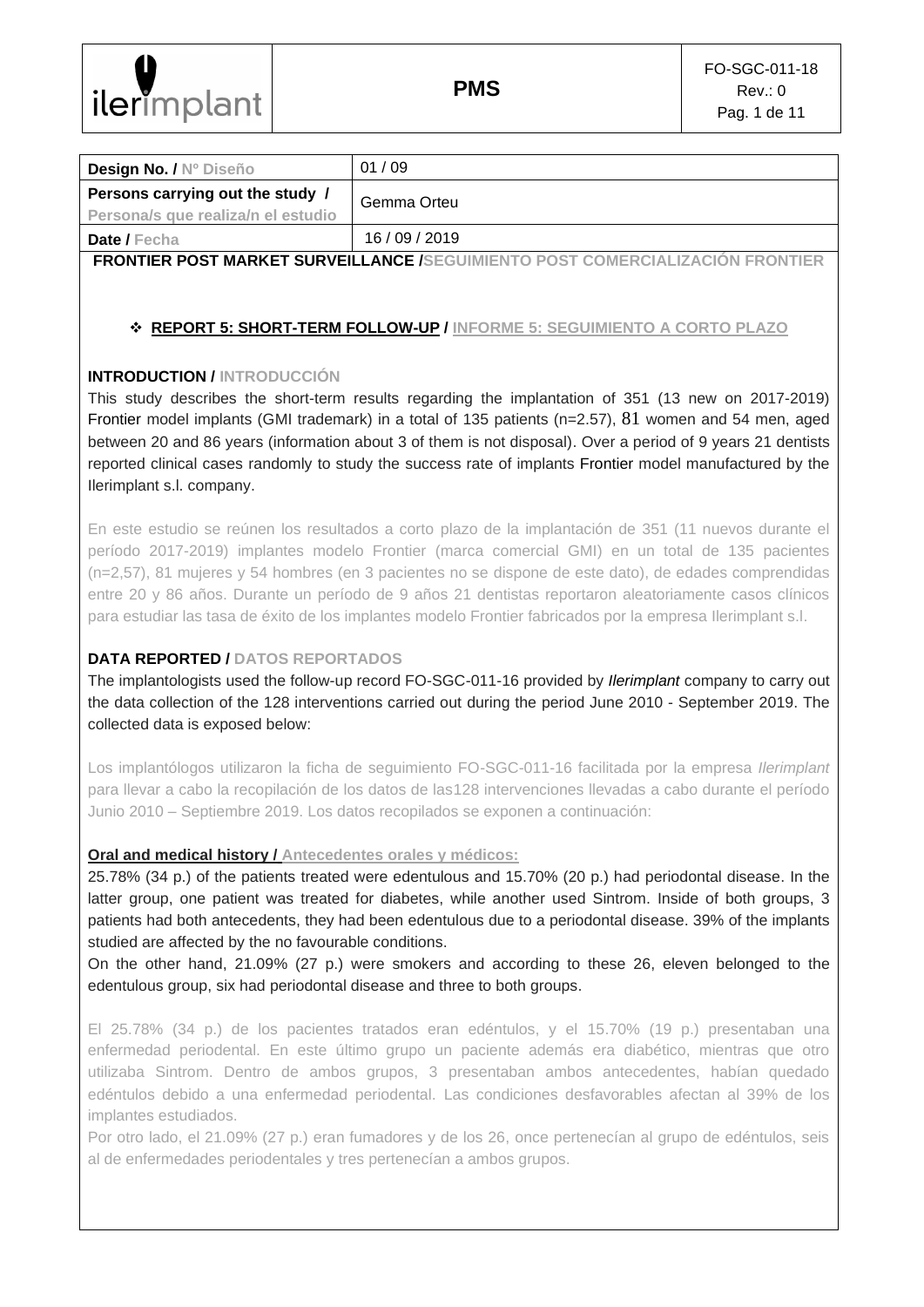

### **Range of implants / Gama de implantes**

The study was performed about the internal hexagon dental implants manufactured by the company Ilerimplant s.l., the following references are included in the study:

El estudio se realiza sobre los implantes dentales de hexágono interno fabricados por la empresa Ilerimplant s.l., las referencias incluidas en el estudio son las siguientes: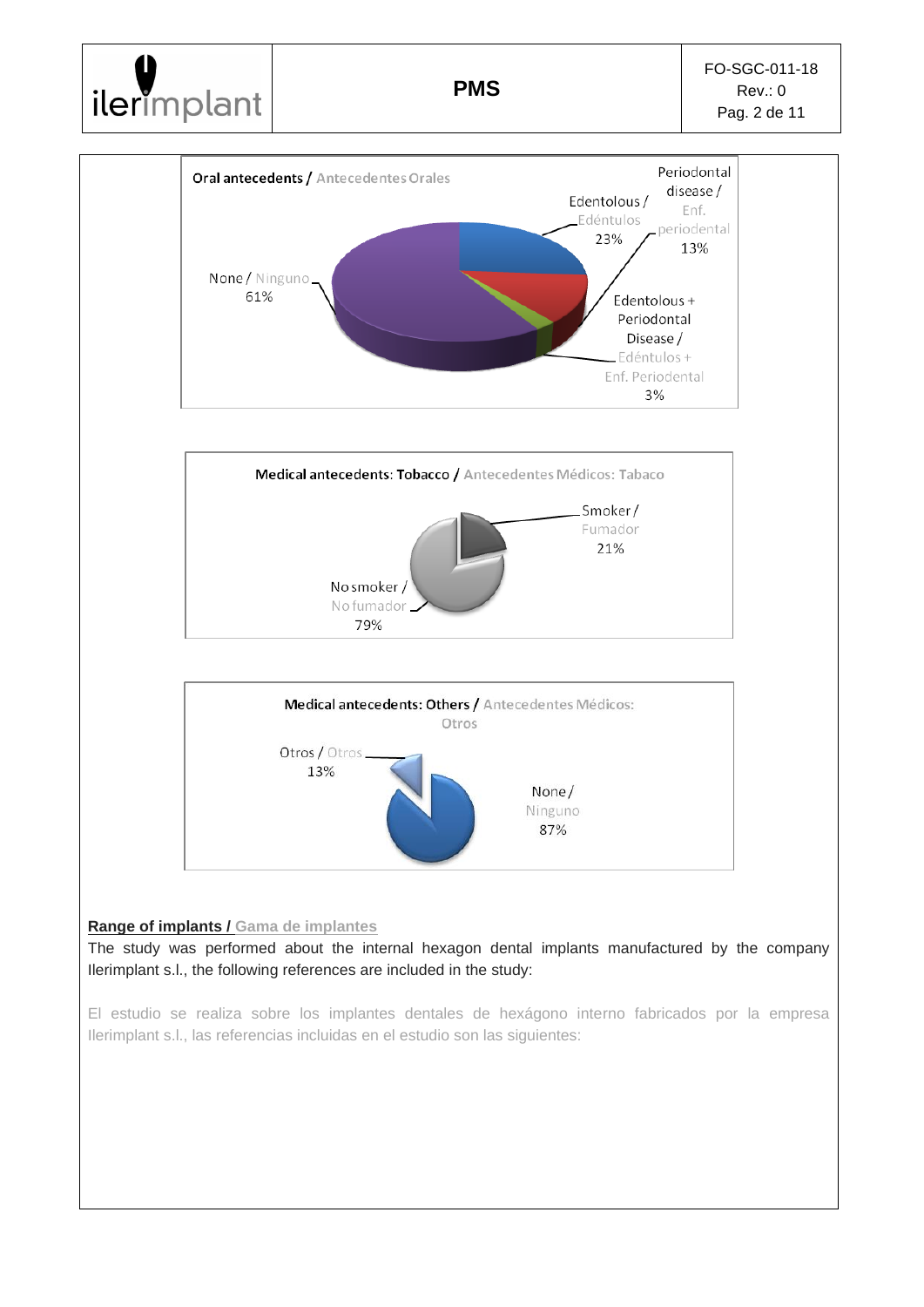



| <b>UNITS/</b><br><b>REFERENCE/</b> |                 | <b>DIAMETER /</b>    | LENGHT/              |  |
|------------------------------------|-----------------|----------------------|----------------------|--|
| <i><b>REFERENCIA</b></i>           | <b>UNIDADES</b> | <i>DIÀMETRO</i> (mm) | <b>LONGITUD (mm)</b> |  |
| KDA0F3601                          | 1               | 3,3                  | 8                    |  |
| <b>KDA0F3602</b>                   | 23              | 3,3                  | 10 <sup>1</sup>      |  |
| KDA0F3603                          | 21              | 3,3                  | 11,5                 |  |
| <b>KDA0F3604</b>                   | 11              | 3,3                  | 13                   |  |
| KDA0F3606                          | 5               | 3,75                 | 8                    |  |
| <b>KDA0F3607</b>                   | 46              | 3,75                 | 10                   |  |
| <b>KDA0F3608</b>                   | 51              | 3,75                 | 11,5                 |  |
| KDA0F3609                          | 45              | 3,75                 | 13                   |  |
| KDA0F3610                          | 7               | 3,75                 | 15                   |  |
| KDA0F3612                          | 9               | 4,25                 | 8                    |  |
| KDA0F3613                          | 38              | 4,25                 | 10                   |  |
| KDA0F3614                          | 36              | 4,25                 | 11,5                 |  |
| KDA0F3615                          | 21              | 4,25                 | 13                   |  |
| KDA0F3616                          | 4               | 4,25                 | 15                   |  |
| KDA0F3619                          | 1               | 4,75                 | 10                   |  |
| KDA0F3620                          | 5               | 4,75                 | 11,5                 |  |
| KDA0F3622                          | 3               | 4,75                 | 8                    |  |
| KDA0F3623                          | 12              | 4,75                 | 10 <sup>1</sup>      |  |
| <b>KDA0F3624</b>                   | $\overline{2}$  | 4,75                 | 11,5                 |  |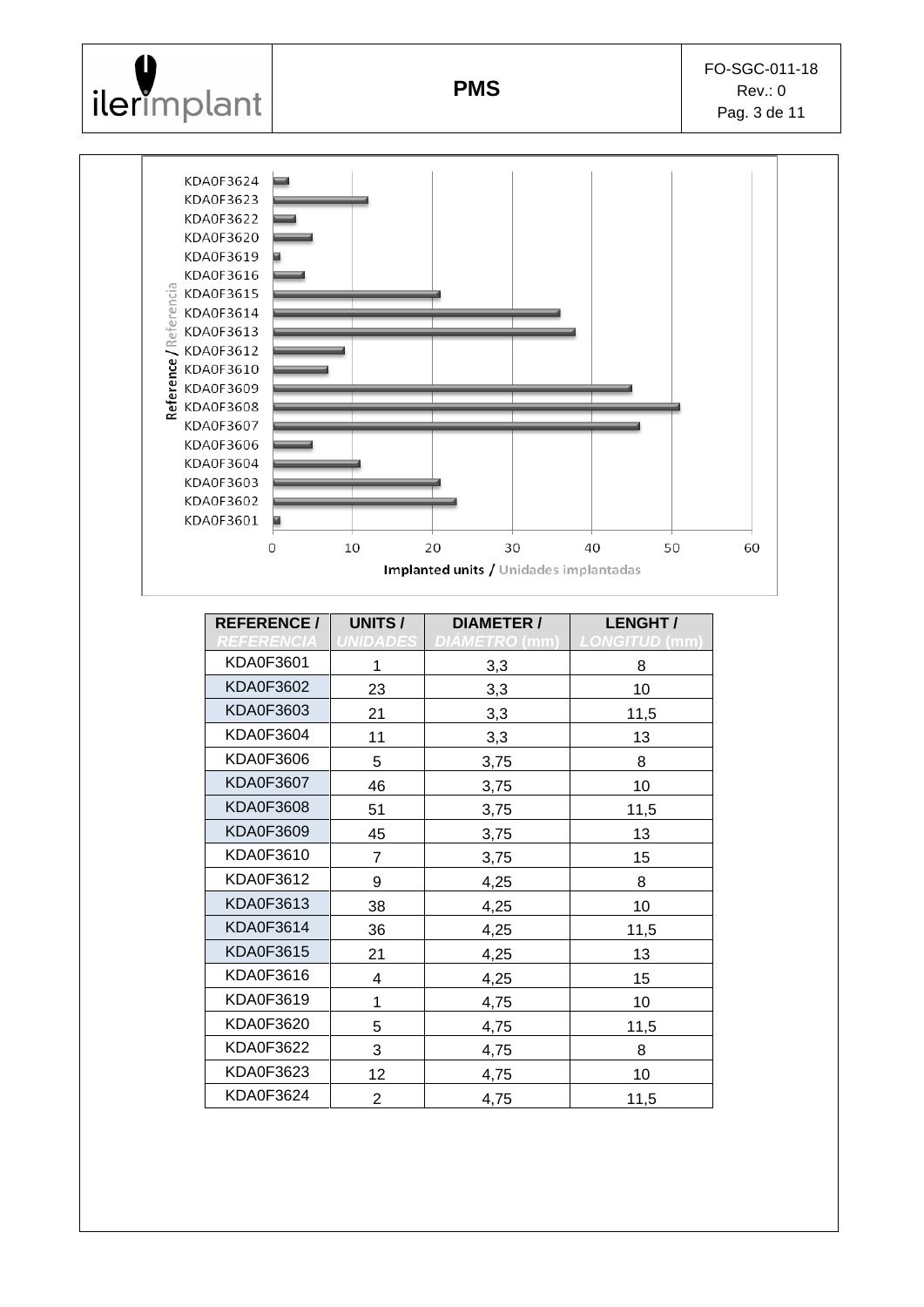# ilerimplant



References shaded in light blue are the measures most frequently used. Practically, the entire range of implants of the company are covered with data reported as you can see, except the Ø5.75 diameter implants due any follow-up have not received since its use is relegated to very specific cases. Even so, their inclusion for the correct evaluation of the implants response are not considered essential, since its characteristics are equivalent to the implants of different diameters, and therefore it can be expected a similar response.

Las referencias sombreadas en azul claro son las medidas con mayor frecuencia de uso. Como se puede observar, con los datos reportados se cubre prácticamente toda la gama de implantes de la empresa, excepto los implantes de diámetro Ø5,75 mm de los cuales no se ha recibido ningún seguimiento ya que su uso queda relegado a casos muy puntuales. Aún y así, no se considera indispensable su inclusión para la correcta evaluación de la respuesta de los implantes, ya que sus características son equivalentes a los implantes de los otros diámetros, y por tanto, puede esperarse una respuesta equivalente.

# **Surgery and Rehabilitation / Cirugía y rehabilitación**

The type of surgery used for the 351 implant placements was:

130 implants were placed through a single surgery and 156 were placed with 2 surgeries as per our recommended surgical technique. We have no information on the remaining 20% (65 implants), but 21 implants were placed after extraction and none of them were charged immediately.

Biomaterials and bone graft were used to help the implant integration in 21% and 0% of the interventions respectively.

El tipo de cirugía utilizada para la implantación de los 351 implantes fue: 130 implantes se colocaron mediante una única cirugía y 156 con 2 cirugías como nuestra técnica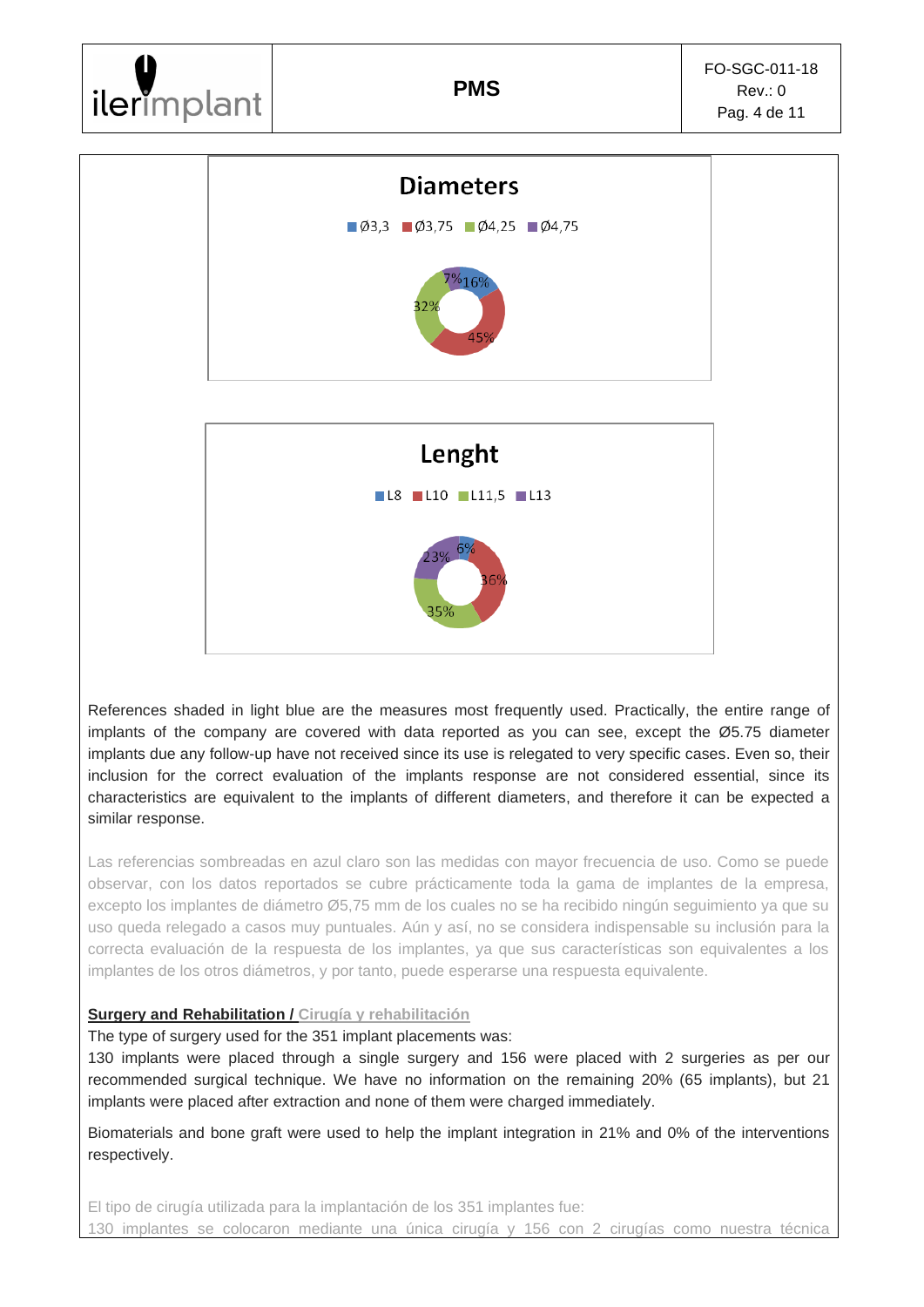| lilerimplant | <b>PMS</b> | FO-SGC-011-18<br>Rev: 0<br>Pag. 5 de 11 |
|--------------|------------|-----------------------------------------|
|--------------|------------|-----------------------------------------|

quirúrgica recomendada. No tenemos información del 20% restante (65 implantes), pero 21 de los implantes fueron colocados post extracción y ninguno de ellos fue cargado inmediatamente.

En el 21% de las intervenciones se utilizaron biomateriales para ayudar a la integración del implante y en el 0% injerto óseo.



# Regarding loaded implants, the rehabilitation of 130 implants was carried out through a single crown, 175 were rehabilitated through a fixed bridge, 21 with ball pillars overdenture and 21 with bar overdenture, we have no information about 4 implants.

Para los implantes cargados la rehabilitación del implante se llevó a cabo a través de una corona unitaria para 130 de los implantes, 175 fueron rehabilitados a través de un puente fijo, 21 por sobredentadura con pilares bola y 21 por sobredentadura con barra, de 4 implantes no tenemos información.



Functional loading for 321 and 20 implants was classical and immediate respectively, except 2 early loadings. While for the remaining 12, there are 6 implants which were not indicated the type of functional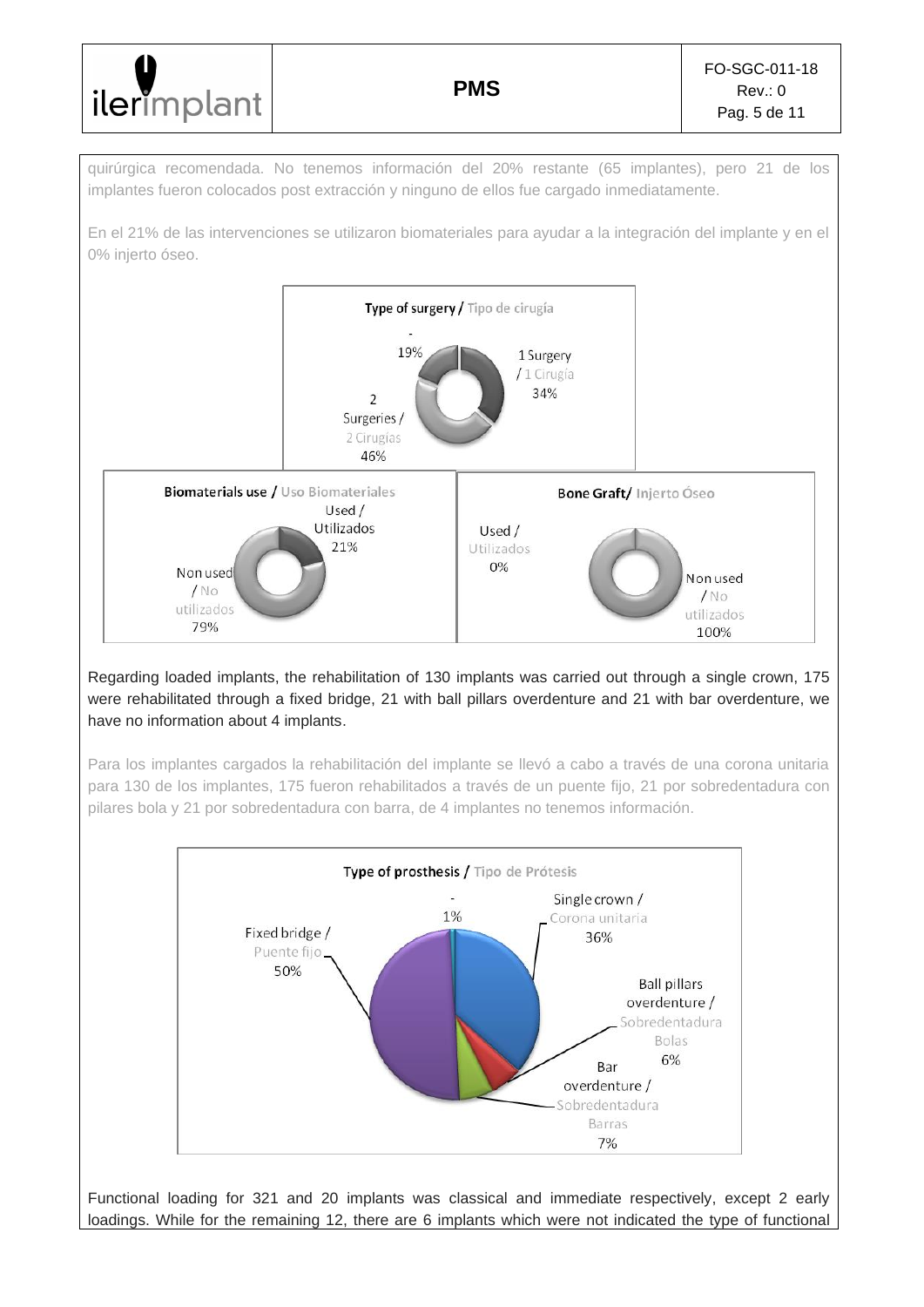# loading received (1 of them was explanted by no-osseointegration). We have lost following of remaining 6.

La carga funcional de 321 y 20 implantes fue clásica e inmediata respectivamente, a excepción de 2 cargas precoces. Mientras que, para los 12 restantes, en 6 no se indica el tipo de carga funcional que recibieron (1 de ellos se explantó por no oseointegración). Hemos perdido seguimiento de los 6 restantes.



# **RESULTS / RESULTADOS**

For the study, we divided the jaw in two anatomical areas: / Para el estudio hemos dividido la mandíbula en dos zonas anatómicas:

- Symphysis: from canine to canine (inclusive). / Sínfisis: de canino a canino (inclusive).
- Posterior mandibular: premolars and molars. / Posterior mandibular: premolares y molares.

The maxilla is divided analogously / El maxilar ha sido dividido de forma análoga:

- Premaxilla: canine to canine (inclusive). / Premaxilar: de canino a canino (inclusive).
- Posterior maxilla: premolars and molars. / Maxilar posterior: premolares y molares.

Distribution of implants by area: / Distribución de los implantes por zona:

| <b>AREA / ZONA</b>                                                                              | <b>IMPLANTS / IMPLANTES</b> |
|-------------------------------------------------------------------------------------------------|-----------------------------|
| <b>Symphysis:</b> from canine to canine (inclusive)<br>Sínfisis: de canino a canino (inclusive) | 18 (5%)                     |
| Mandibular Posterior: premolars and molars<br>Posterior mandibular: premolares y molares        | 135 (38%)                   |
| Premaxilla: canine to canine (inclusive)<br>Premaxilar: de canino a canino (inclusive)          | 65 (19%)                    |
| Posterior Maxillary: premolars and molars<br>Posterior maxilar: premolares y molares            | 104 (31%)                   |
| No information<br>Sin información                                                               | 29 (8%)                     |
| TOTAL                                                                                           | 351 (100%)                  |

Regarding implants without information we do not know the exact details of placement about 11 of them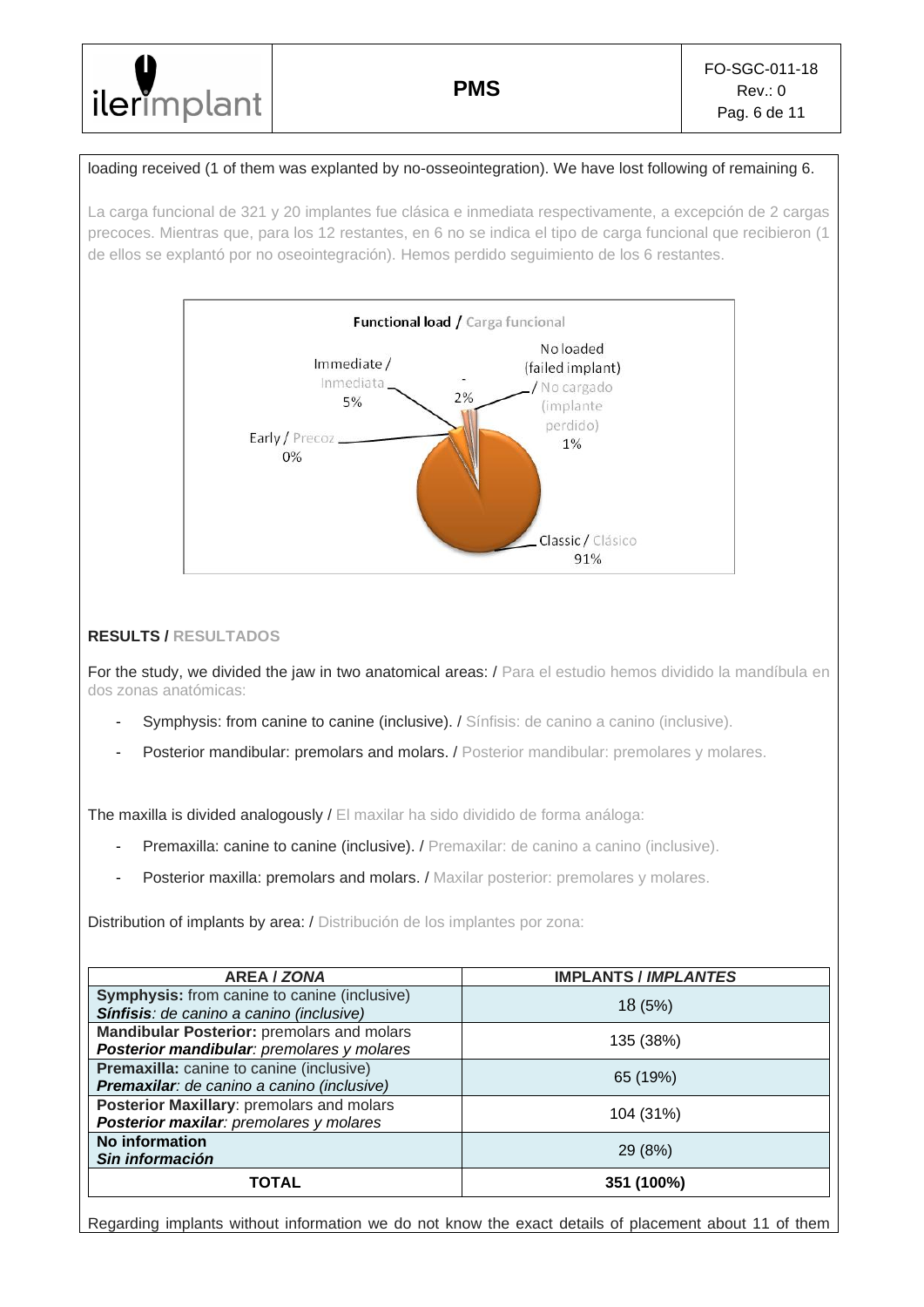

#### which their information is not disposal. About remaining 18, we know that 8 were placed into the maxilla and the remaining 10 in the jaw.

En relación a los implantes sin información, desconocemos la posición exacta de implantación de 8 de ellos cuya información no se dispone. Sobre los 18 restantes, sabemos que 8 fueron implantados en el maxilar y los 10 restantes en la mandíbula.



# **MAXILLA /** *MAXILAR***:** SUCCESS RATE / *TASA DE ÉXITO*: **98%**

4 failed implant (2%)

**Premaxilla:** 3 failed implant.

1. Patient description: 67 years old and edentulous, 4 implants were placed, three of them were rehabilitated through a fixed bridge, one of them was failed (Implant placed at position 23 (Canine tooth) (KDAF3608 – Ø3.75 / L11.5) (2 surgeries).



2. Patient description: 57 years old with periodontal disease, 2 implants were placed, one of them was

failed on second surgery (Implant placed at position 23 (Canine tooth) (KDAF3604 – Ø3.30 / L13) (2 surgeries).

3. Patient description: 43 years old, smoker and edentulous, 2 implants were placed, one of them was failed (1 surgery). Remark: The patient suffered for unknowable diabetes after the placement of the first implant.

### **Posterior maxilla**: 1 failed implant.

4. Patient description: 39 years old, smoker, 8 implants were placed, one of them was failed for lack of osseointegration after 4 months (Implant placed at position 17 (2<sup>nd</sup> molar) (KDAF3608 – Ø3.75 / L11.5) (1 surgery). We must note that this implant was not placed properly based on occlusal diagram of the company and it would suffer a fatigue failure surely. We can not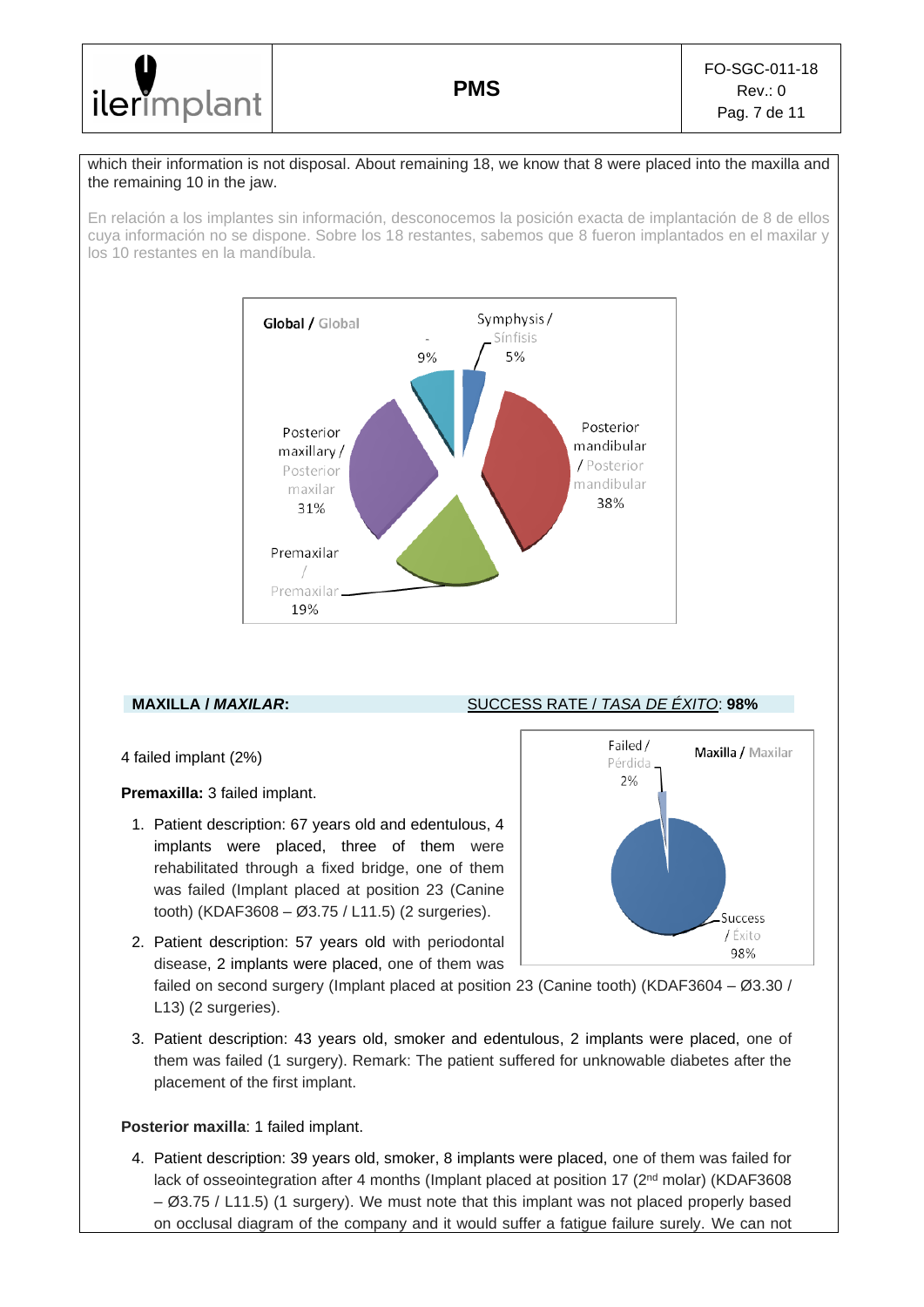#### do anything against it.

4 implantes perdidos (2%)

**Premaxilar:** 3 implantes perdidos.

- 1. Paciente edéntulo de 67 años se le colocan 4 implantes, 3 de ellos se rehabilitan mediante puente fijo, uno de los cuales fracasa (Implante colocado en la posición 23 (Canino) (KDAF3608 – Ø3,75 / L11,5) (2 cirugías).
- 2. Paciente de 57 años con enfermedad periodental, se le colocan 2 implantes, en la segunda cirugía pierde 1 (Implante colocado en la posición 23 (Canino) (KDAF3604 – Ø3,30 / L13) (2 cirugías).
- 3. Paciente de 43 años edéntulo y fumador. Se le colocan 2 implantes de los cuales pierde 1 (1 cirugía). Observación: Sufrió coma diabético por diabetes desconocida al mes de la colocación del primer implante.

**Maxilar posterior**: 1 implante perdido.

4. Paciente de 39 años fumador, se le colocan 8 implantes, al cabo de 4 meses se explanta 1 por movilidad (Implante colocado en la posición 17 (2º Molar) (KDAF3608 – Ø3,75 / L11,5) (1 cirugías). Debemos indicar que este implante no se encontraba colocado correctamente según el diagrama oclusal de la empresa y que probablemente habría terminado fracasando por fatiga. No podemos hacer nada frente a esto.

0 failed implant (0%)

**Symphysis**: 0 failed implant

**Posterior mandibular:** 0 failed implant

0 implantes perdidos (0%)

**Sínfisis**: 0 implantes perdidos

**Posterior mandibular**: 0 implantes perdidos.

### **JAW /** *MANDÍBULA***:** SUCCESS RATE / *TASA DE ÉXITO*: **100%**

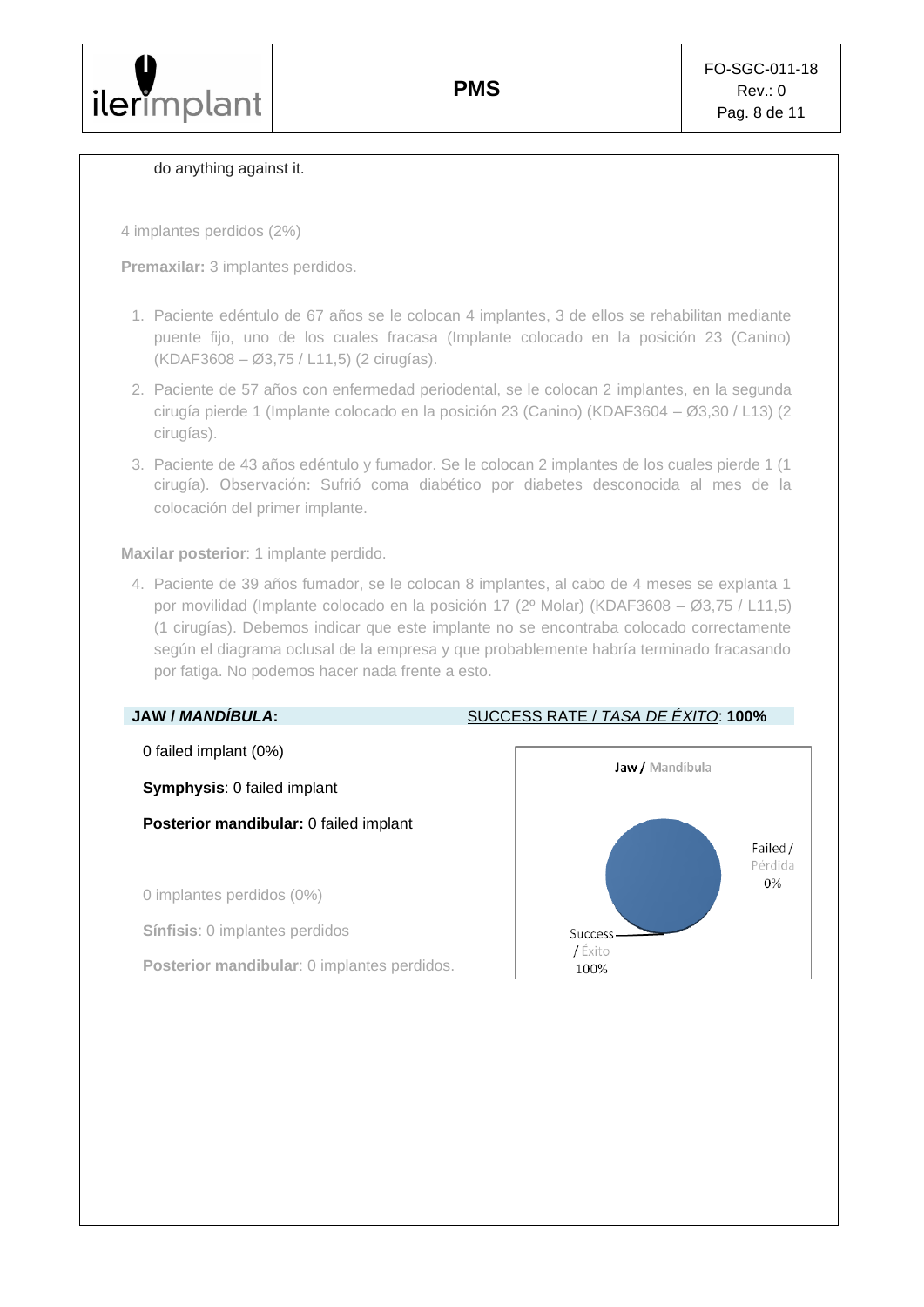# **GLOBAL SUCCESS RATE /** *TASA DE ÉXITO GLOBAL***: 99%**



# **CONCLUSIONS / CONCLUSIONES**

Currently, based on the data analyzed, Frontier model implants of llerimplant S.L. company (GMI trademark) have a surgical rate similar to the rest of the successful implants available with similar features in the market. Remember that these results are only short-term success rates (placement-loading).

Referring to the four implants lost we must indicate that were not implanted as per recommended occlusal diagram and validated by the company, which indicates that the diameter used for a canine tooth should be at least 4.25 mm, so the implants 1 and 3, it could consider as a possible cause of implant failure, an implant overload which prevent a proper osseointegration.

Frequency of use of different measures of implants according to this study:

- The diameter most widely used: 3.75 mm (45%)
- The length most widely used: 10 and 11.5 mm (both with 36 and 35%, respectively)

Based on the results obtained it does not considered to open any corrective and/or preventive action. We hope in the following reports have more cases to study, but by the time, according to 351 cases analyzed it is showed that our implant works properly and that its success rate is excellent and considering that in failed implants, patients with unfavourable antecedents for an implant placement were encountered in 39% cases.

En base a los datos analizados hasta la fecha los implantes modelo Frontier de la empresa llerimplant S.L. (marca comercial GMI) tienen una tasa quirúrgica de éxito similar a la del resto de implantes con características similares presentes hoy en día en el mercado. Recordar que estos resultados son únicamente tasas de éxito a corto plazo (Implantación – carga).

Referente a los cuatro implantes perdidos debemos indicar que no fueron implantados siguiendo el diagrama oclusal aconsejado y validado por la empresa, en el que se indica que el diámetro utilizado para un canino debería ser como mínimo de 4,25mm, por lo que a los implantes 1 y 3 se les puede añadir como posible causa de fracaso una sobrecarga del implante que impidió una correcta oseointegración.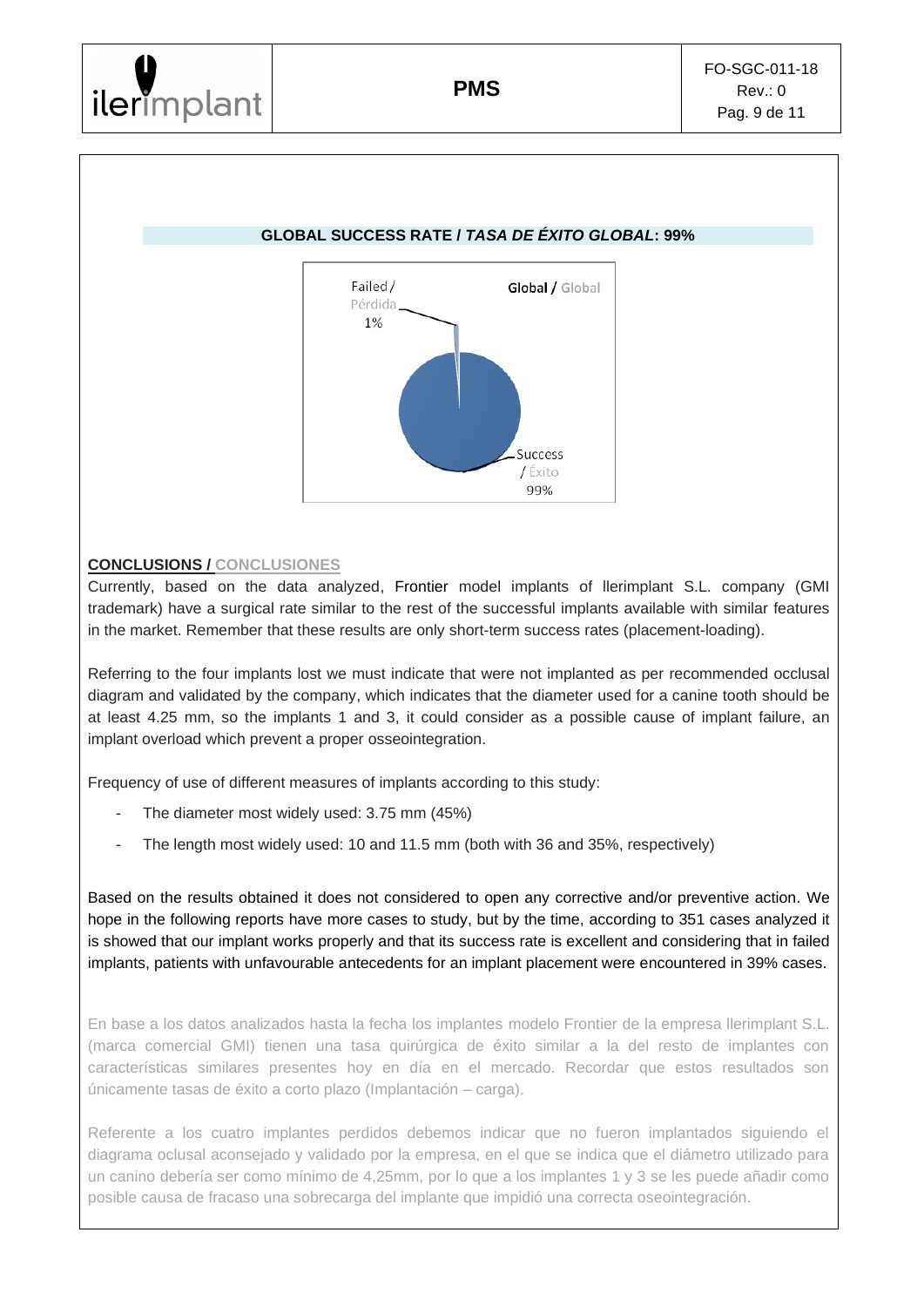Frecuencia de uso de las diferentes medidas de implantes según este estudio:

- El diámetro más utilizado es el de: 3,75 mm (45%)
- La longitud más utilizada es la de: 10 y 11,5 mm (ambas con 36 y 35 %, respectivamente)

En base a los resultados obtenidos no se cree necesario abrir ninguna acción correctiva y/o preventiva. Esperamos en los próximos informes disponer de mayor número de casos a estudiar, pero por el momento de los 351 casos analizados se desprende que nuestro implante funciona correctamente y que su tasa de éxito es excelente y más teniendo en cuenta que en el 39% de los casos tratábamos con pacientes con antecedentes desfavorables para la colocación de un implante.

# ❖ **REPORT 3: LONG-TERM FOLLOW-UP / INFORME 3: SEGUIMIENTO A LARGO PLAZO**

After evaluation of the proper osseointegration and implant charging in the short-term follow-up, where 4 of 351 implants failed during the osseointegration stage, inducing 99% of success rate, a long-term product follow-up has been developed, and the outcomes obtained by the time are attached below there are:

Regarding the 341 implants charged properly, it has lost the follow-up of 66 (25 of 135 patients), due to patients have not attended established revisions by dentist, this involves 20.66% loss of sample follow-up.

The rest of 275 implants work properly as per information provided by doctors. Obtaining a 100% of success rate in the second stage of the study for those implants has performed the follow-up.

Tras la evaluación de la correcta oseointegración y carga del implante en el seguimiento a corto plazo, dónde 4 de 315 implantes fracasaron durante la fase de oseointegración, confiriendo al seguimiento a corto plazo una tasa de éxito global del 99%, se realiza un seguimiento a largo plazo del producto, los resultados obtenidos hasta la fecha han sido los siguientes:

De los 341 implantes correctamente cargados se ha perdido el seguimiento de 66 (25 pacientes de los 135), debido a qué los pacientes no han asistido a las revisiones establecidas por el odontólogo, esto implica la pérdida del seguimiento del 20,66% de la muestra.

Los 275 implantes restantes siguen en correcto funcionamiento según las informaciones proporcionadas por los doctores. Obteniendo una tasa de éxito del 100% en la segunda fase del estudio para los implantes cuyo seguimiento ha podido ser realizado.

| Year | Number of patients / Número de pacientes |    |                                                  | Number of Implants / Número de implantes |    |                                         |
|------|------------------------------------------|----|--------------------------------------------------|------------------------------------------|----|-----------------------------------------|
| Año  | Total                                    | OK | Lost Follow-up /<br>Total<br>Seguimiento Perdido |                                          | OK | Lost Follow-up /<br>Seguimiento Perdido |
| 2019 | $\overline{2}$                           | 2  | 0                                                |                                          | 4  | 0                                       |
| 2018 | 11                                       | 11 | 0                                                | 15                                       | 15 |                                         |
| 2017 |                                          | 7  | 0                                                | 16                                       | 16 | Ω                                       |
| 2016 |                                          |    | Ω                                                | 3                                        | 3  |                                         |
| 2015 | 9                                        | 9  |                                                  | 16                                       | 16 |                                         |